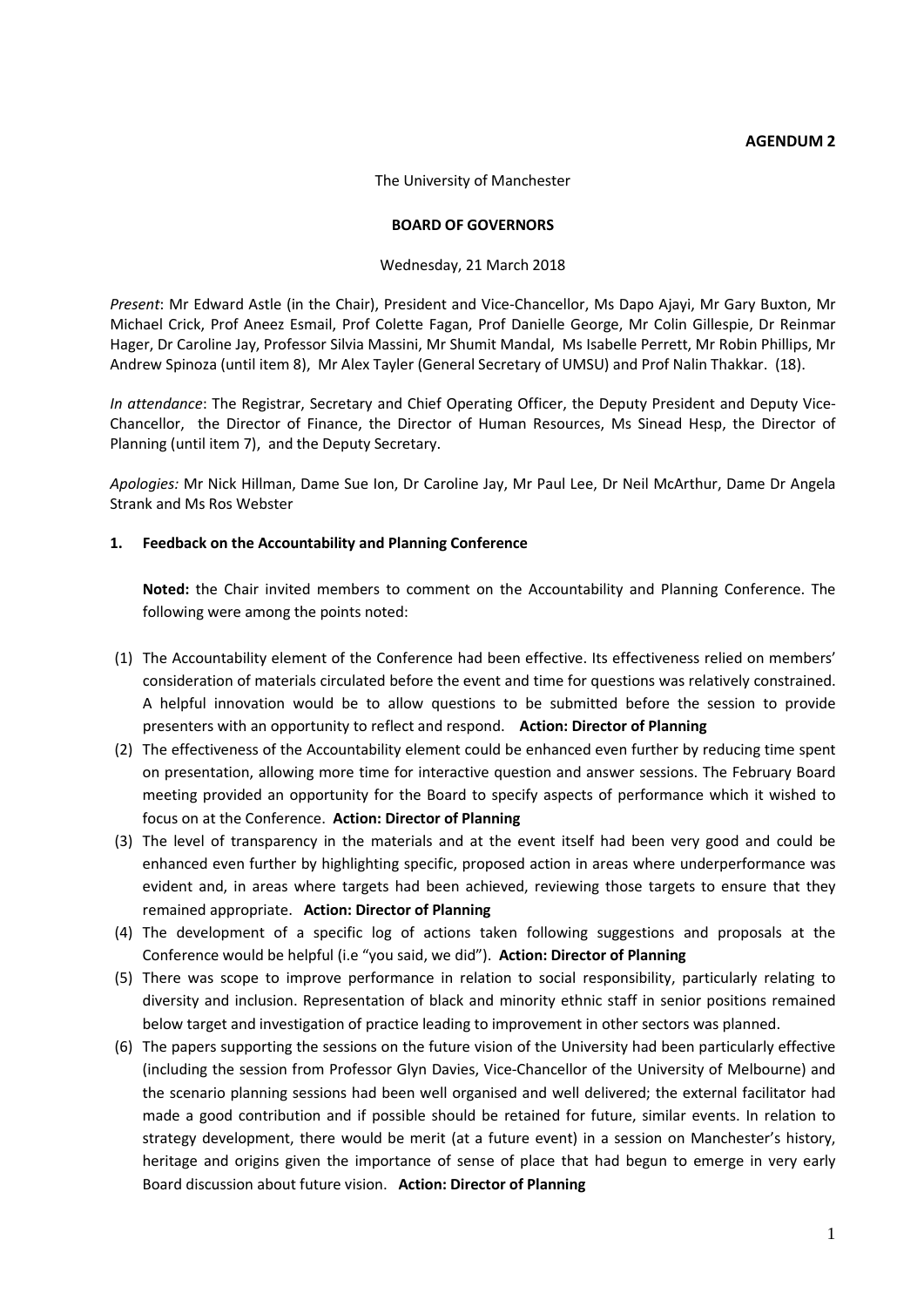- (7) The discussion on the emerging vision had been an extremely useful starting point; engagement and consultation with stakeholders would enable further review and refinement over forthcoming months. The Board recognised the need for an appropriate balance between wide scale, effective consultation with stakeholders and timeliness (and noted that the currently volatile environment had the potential to impact on the emerging vision). The need for effective management of expectations about the outcomes of consultation was also noted.
- (8) The sessions with students (Manchester Access Programme (MAP) and Peer Mentoring/Peer Assisted Learning) had been very well received and it was noted further that the MAP session might be usefully repeated for a future General Assembly meeting. Generally, the Board had found recent opportunities for interaction with students extremely valuable and was keen to ensure that similar opportunities were available in future.
- (9) Board members commented on favourable feedback and positive messages about the "Inspiring Leaders" Programme which had commenced in January 2018 and would be the subject of further consideration at a future Board briefing.

## **2. Declarations of Interest**

**Reported:** there were no new declarations of interest. In relation to item 6 below, the Registrar, Secretary and Chief Operating Officer confirmed his membership of the Universities Superannuation Scheme (USS) Joint Negotiating Committee. In relation to the same item, it was also noted that staff members present were members of USS and that Prof Aneez Esmail was a member of the local Universities and Colleges Union (UCU) Executive Committee.

## **3. Chair's Report**

**Reported**: the Chair had circulated the summary of the recent Performance and Development Review with the President and Vice-Chancellor to all members of the Board. The review reflected feedback from sixteen Board members, and also on the 360 degree assessment which was completed in January.

## **4. Secretary's report**

## **Reported:**

- (1) The Office for Students (OfS) had published the Regulatory Framework for Higher Education and associated documentation which included initial conditions of registration. To meet these initial conditions, the University was required to submit, by 30 April 2018, an Access and Participation Plan, a self-assessment on compliance with consumer protection law, a Student Protection Plan and a self-assessment on management and governance, including an a assessment against the public interest principles.
- (2) Following consideration by Planning and Resources Committee at its 10 April 2018 meeting, Audit Committee would review initial registration documentation at its meeting on 26 April 2018 to enable submission to the OfS before the deadline. The broader implications and follow up actions associated with the new regulatory framework will evolve over the next 18 months as the Office for Students develops.

## **5. President and Vice-Chancellor's report**

## **Reported:**

(1) HEFCE had recently announced the allocation of the additional 1,500 medical school places for the three year period commencing in 2018-19. No additional places had been allocated to the University or to the proposed new Greater Manchester Medical School. A key consideration in allocating places had been providing additional places to areas which had difficulty recruiting doctors.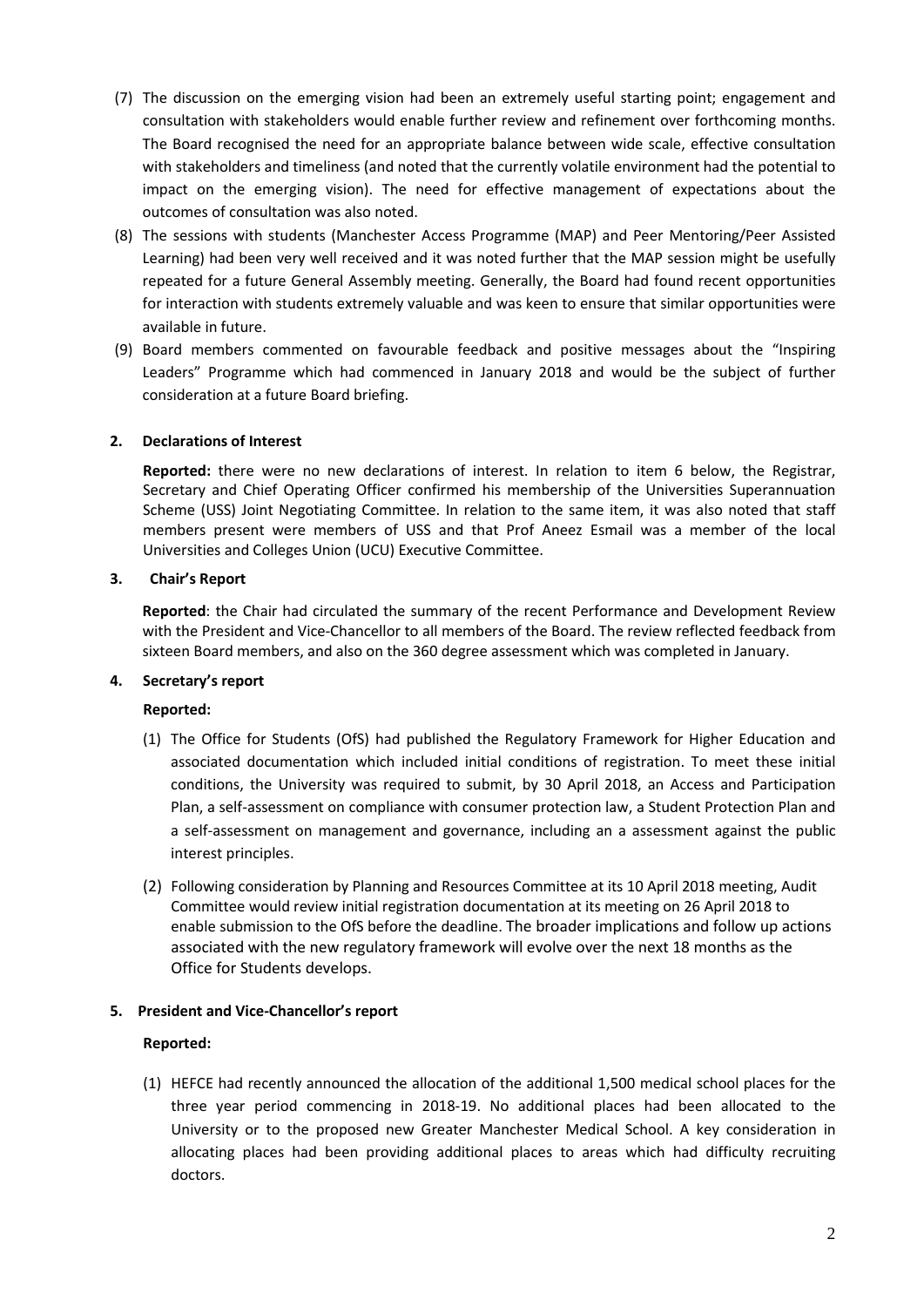- (2) The Paterson Building would be replaced by a new research centre; the building would be owned by the Christie Hospital, with its partners, the University and Cancer Research UK being allocated space within it. The development would enable an integrated approach with researchers and consultants working together to develop and shape treatment and research.
- (3) Negotiations with a European company, regarding proposed investment in campus development of genomics and diagnostic facilities, were nearing conclusion.

## **6. Update on Progress of Universities Superannuation Scheme (USS) Valuation Process**

**Received:** an update on the progress of the 2017 valuation of the USS Pension Fund

#### **Reported:**

- (1) Further to previous updates to the Board, confirmation that on 23 January 2018, as part of the 2017 USS valuation process, the Joint Negotiating Committee (JNC) of USS had approved a UUK proposal which held employer contributions at 18% and, effectively, moved USS to a defined contribution scheme for future accrual with effect from April 2019 until the next valuation (the Independent Chair had cast his vote in favour of the UUK proposal, with UCU members in opposition).
- (2) Following this decision, UCU had initiated industrial action at over sixty universities, spread over fourteen days. ACAS led talks had resulted in an agreement between UUK and UCU on 11 March 2018. The agreement maintained a meaningful level of defined benefits for all scheme members for a further transitional, three year period from 1 April 2019, requiring an increase in employer contribution to 19.3% and an increase in employee contribution to 8.7% (from 8%); this represented an additional contribution of approximately £3.64 million per annum to the University of Manchester. The agreement also included a commitment to form an independent expert group on valuation with an independent chair, involving academics and pension professionals, and liaising with USS. The objective was to inform the next USS valuation and therefore to be completed by the end of 2019; the group would consider issues of methodology, assumptions and monitoring, aiming to promote greater transparency and understanding, and would take account of the real strengths, sustainability and viability of the scheme.
- (3) Following consultation with Finance Committee, the University had confirmed its acceptance of the ACAS brokered agreement. However, following consultation within UCU, the union rejected the agreement the following day, on 13 March 2018. UCU did not attend, therefore, the planned JNC scheduled for 14 March 2018.
- (4) The timetable set by the Pensions Regulator required the valuation to be completed by the end of June 2018.
- (5) The next meeting of the JNC was scheduled for 28 March 2018 and a UUK Board meeting was scheduled for 23 March 2018.
- (6) Formally, the 23 January 2018 JNC decision to adopt the original UUK proposal stood unless the JNC decided to overturn it. If the JNC was unable to achieve agreement and the original agreement was not actioned, then the USS Trustee would have no option but to invoke rule 76.4 of the USS scheme which would require a set process to be entered into, committing to some of the benefits in the existing scheme. This would lead to a significant increase in contributions with a split of 35% of the cost increase to be met by employees and 65% by employers. Any agreed proposal to change the benefits structure required a legal minimum of a 60 day consultation period between over 300 individual employers and their employees.
- (7) The intention was that the University would seek to consider the impact of changes in USS in its own scheme, the University of Manchester Superannuation Scheme (UMSS); maintaining existing benefits without a change to defined contribution would require an additional £500,000 per month from the University.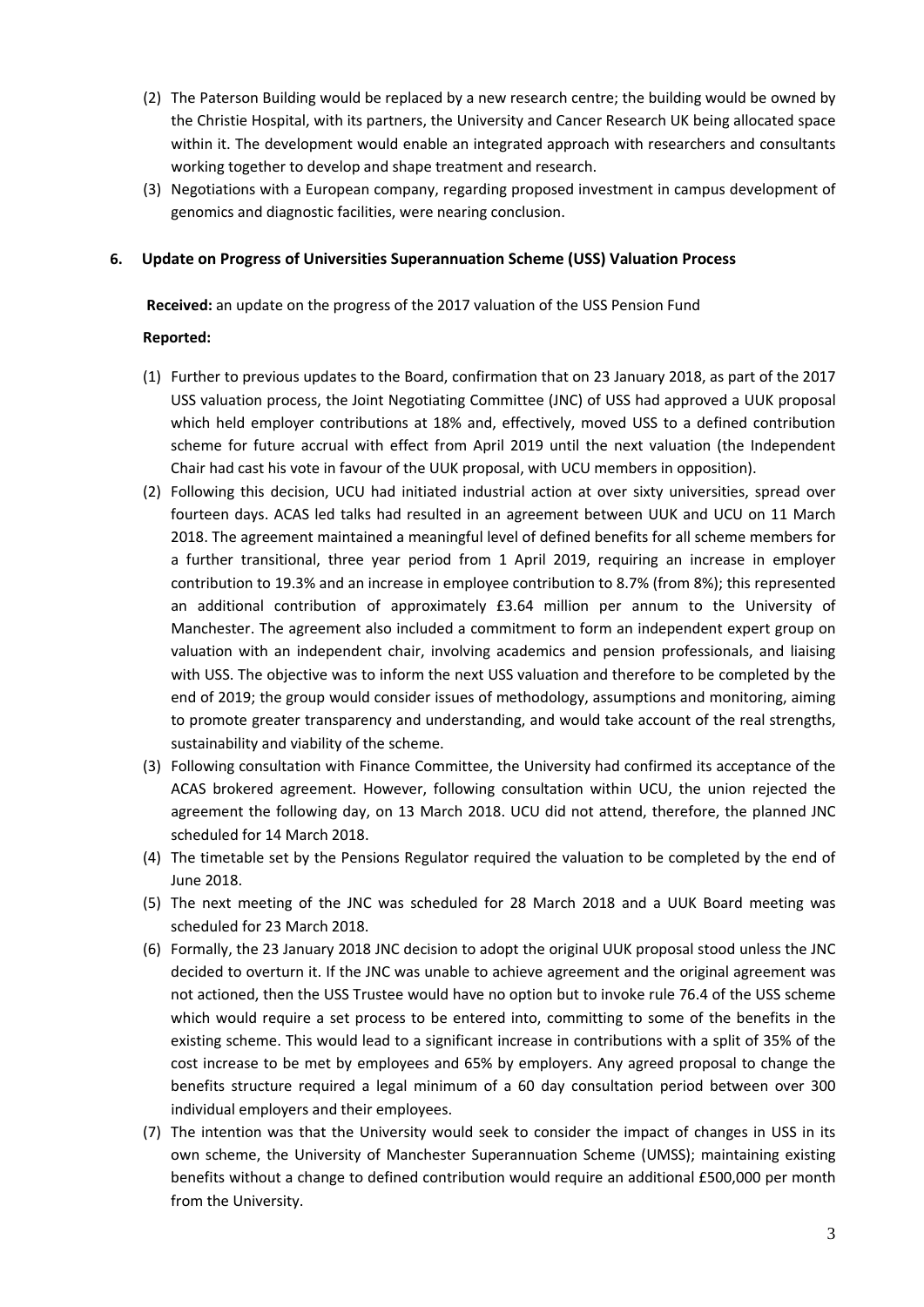## **Noted:**

- (1) The equivalent scheme in post-1992 universities was the Teachers' Pension Scheme (TPS) which, unlike USS, was backed by government.
- (2) The strength of staff feeling and opposition to any proposal which removed or altered the level of defined benefit provided was significant and should not be underestimated.
- (3) There were ongoing discussions with the Students' Union about use of income from salaries saved as a result of industrial action (work to establish an accurate indication of numbers of staff participating in industrial action was continuing).
- (4) There was both a growing demand amongst the student population for compensation and an indication that further industrial action was likely to be met by student counter protest.

#### **Resolved:**

- (1) To endorse the University's response to the UUK proposals (as supported by Finance Committee). This included a total employer contribution of 19.3% of salaries (an increase from 18%) and a total member contribution of 8.7% (an increase from 8%). This would increase the University's USS contributions by around £3.64M per annum. These increased contributions were planned to be in place for the duration of the 3-year transitional arrangement starting in April 2019.
- (2) To note the changed position on USS may have implications for the UMSS and to support the University considering additional options for changes to UMSS.

## **Action: Director of Human Resources and Director of Finance**

#### **7. Annual Operational Priorities**

 **Received:** a report containing a proposed process for future reporting to the Board on the University's annual Operational Priorities, as part of governance accountabilities.

#### **Reported:**

- (1) In future years, at the February meeting, the Board would consider a report measuring progress against University Operational Priorities for the previous academic year (as a companion to the Stocktake Report); the Operational Priorities would also be submitted with the Stocktake Report to the Accountability and Planning Conference in March (2017-18 Operational Priorities were provided for illustrative purposes).
- (2) A summary assessment of performance against strategic goals and annual Operational Priorities would form part of the evidence base for consideration by Remuneration Committee at its subsequent deliberations on senior staff pay.
- (3) At the February meeting, the Board would also receive, for formal agreement, the Operational priorities for the following academic year, following approval by Planning and Resources Committee (2018-19 Operational Priorities as agreed by Planning and Resources Committee were provided for illustrative purposes).
- (4) In parallel, the University was streamlining its approach to operational planning to enable greater visibility of priorities and greater assurance around those critical activities required to deliver the strategic plan.

## **Noted:**

- (1) Compilation of University Operational Priorities would reflect issues emerging at Faculty and PSS level and the Board would need to reflect on competing priorities and resource requirements in considering and approving the overall list.
- (2) Operational Priorities were linked to objectives and key performance indicators but not always in a linear fashion; some objectives mapped onto more than one priority and some activities (for example in relation to teaching and learning) reflected "business as usual" activity not captured in the Operational Priorities.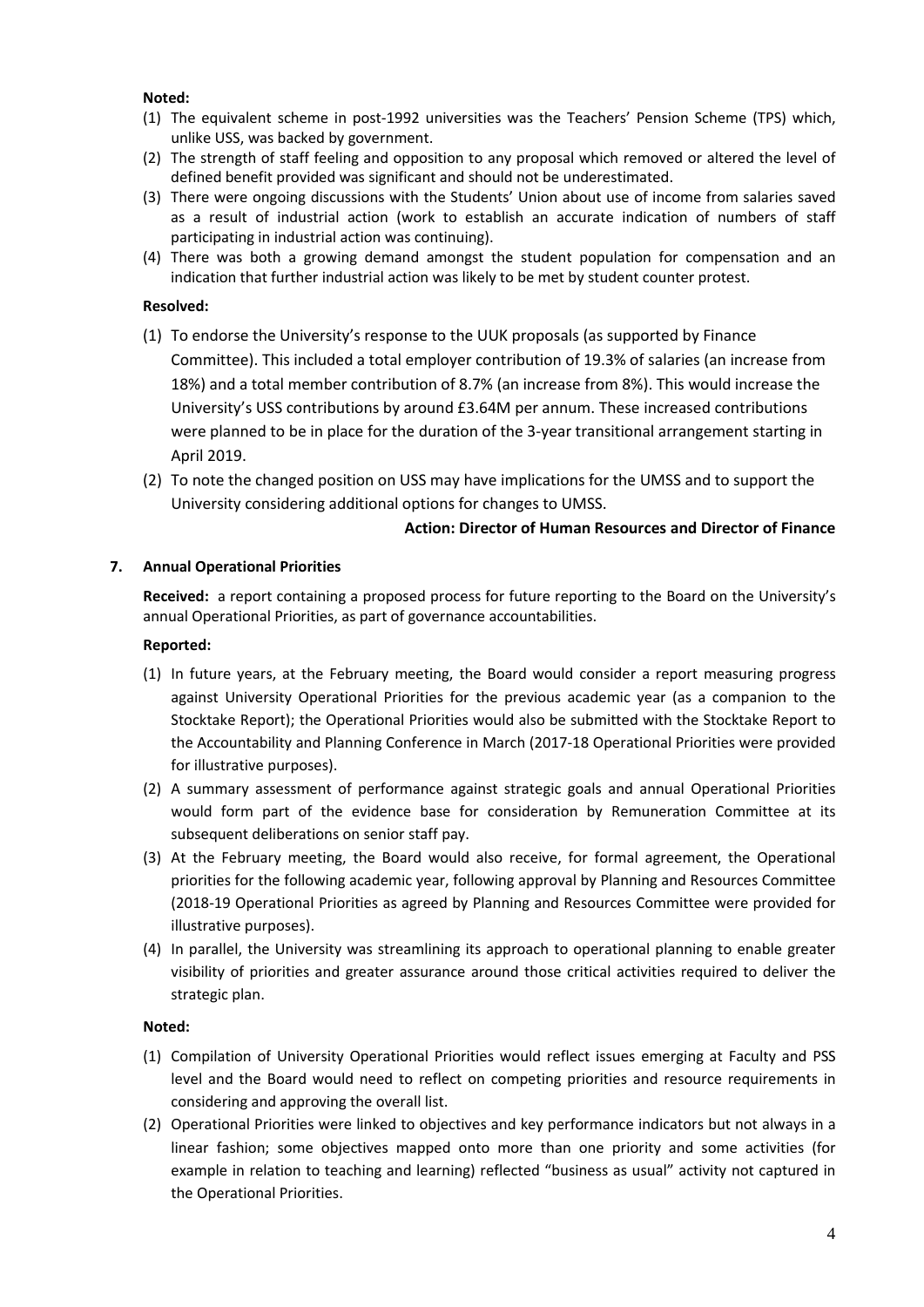(3) Consideration of future year priorities at the February meeting would enable the Board to influence and shape the document before finalisation and use in the annual planning cycle.

**Resolved:** that the above process be adopted with effect from 2018-19.

## **Action: Director of Planning**

## **8. Optimal Board skills, competencies and experience**

**Received:** a report setting out optimal Board skills, competencies and experience, following consideration of a similar paper by Nominations Committee in February 2018 (the report had been amended to reflect consideration by the Committee and subsequent reflections by the Chair of the Board).

# **Noted:**

- (1) The report represented a helpful and thorough summary of core requirements
- (2) The importance of inclusion of digital skills and understanding.
- (3) The importance of a full range of backgrounds and experience from corporate, public and third sector, including from those actively involved in the city-region.
- (4) The Board had not previously included active politicians or representatives of any religious denomination and there were no current plans to review this practice.
- (5) Not all skills listed would be available to the Board at any one time; the importance of both overall breadth of skills and experience and of overall approach and behaviour was recognised.
- (6) Given some recently aired Senate concerns about the composition of the Board (and the commitment arising from the Lauwerys report that the Senate electoral process be informed by Board membership requirements) the report be shared with Senate; this would indicate both the breadth and diversity of current membership and the Board's commitment to regular skills mapping to assess future recruitment needs. **Action: Deputy Secretary**

# **9. Appointment of Registrar, Secretary and Chief Operating Officer and Vice President and Dean of Faculty of Biology, Medicine and Health**

**Received:** a report providing information on the recruitment and selection process for the positions of Vice-President and Dean of the Faculty of Biology, Medicine and Heath (FBMH) and the Registrar, Secretary and Chief Operating Officer (RSCOO).

**Reported:** both appointments required Board approval and delegated authority from the Board to the Chair of the Board (who would chair and agree the composition of both interview panels) was sought in order to progress the appointments outside Board meetings.

## **Noted:**

- (1) The recruitment consultants assisting with the appointments had consulted extensively as part of the process.
- (2) For both positions, the respective recruitment consultants had been reminded of the importance of ensuring a diverse field of candidates (the University had emphasised this in recent recruitment to a similar role and had asked consultants to revisit original lists where there was not a sufficiently diverse field).